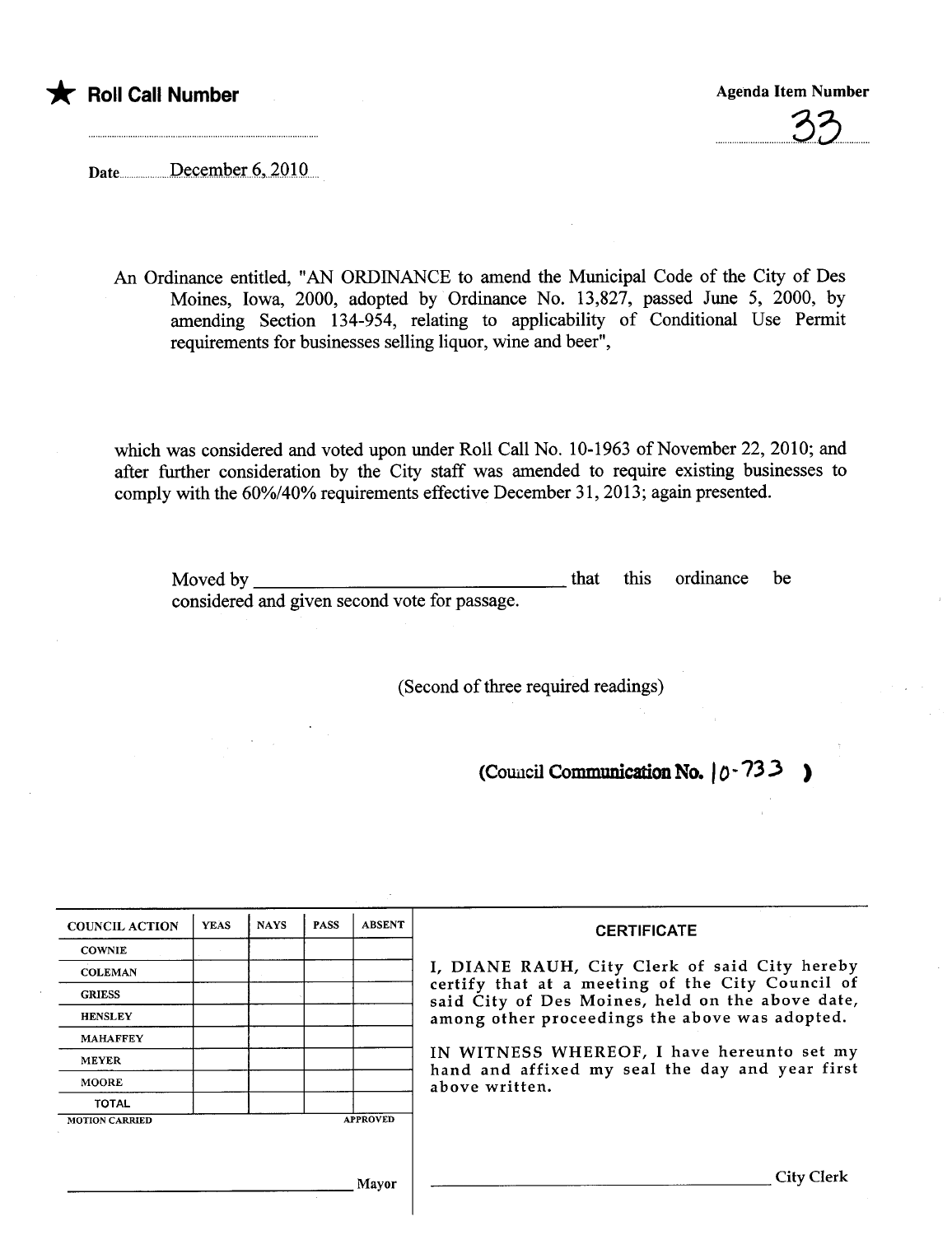AN ORDINANCE to amend the Municipal Code of the City of Des Moines, Iowa, 2000, adopted by Ordinance No. 13,827, passed June 5, 2000, by amending Section 134-954, relating to applicability of Conditional Use Permit requirements for businesses selling liquor, wine and beer.

Be It Ordained by the City Council of the City of Des Moines, Iowa:

Section 1. That the Municipal Code of the City of Des Moines, Iowa, 2000, adopted by Ordinance No. 13,827, passed June 5, 2000, is hereby amended by amending Section 134-954, relating to applicability of Conditional Use Permit requirements for businesses selling liquor, wine and beer, as follows:

Sec. 134-954. Selling of liquor, wine and beer.

In the C-2 general retail and highway-oriented commercial district, the following shall apply to the sale of liquor, wine and beer:

- (1) No business holding a liquor license or a beer or wine permit which is not operated as either (i) a grocery store or pharmacy at least-half 60% of whose gross-income revenue is derived from the sale of merchandise other than tobacco products, liquor, wine or beer; or (ii) a restaurant, at least half of whose gross-income revenue is derived from the sale of prepared food and foodrelated services, may be located upon any premises, unless such business shall first have received a conditional use permit from the board of adjustment after public hearing. Notice of such hearing shall be provided to all owners of record of property and any recognized neighborhood association within 250 feet of the subject property.
- (2) A business that declares a use as a grocery store, pharmacy or restaurant shall be required to submit, upon demand from the zoning enforcement officer, sales and other business records, or an audit prepared and verified by a certified public accountant, stating the percentage of gross revenue of the business derived from sales of merchandise other than liquor, wine, beer and tobacco products.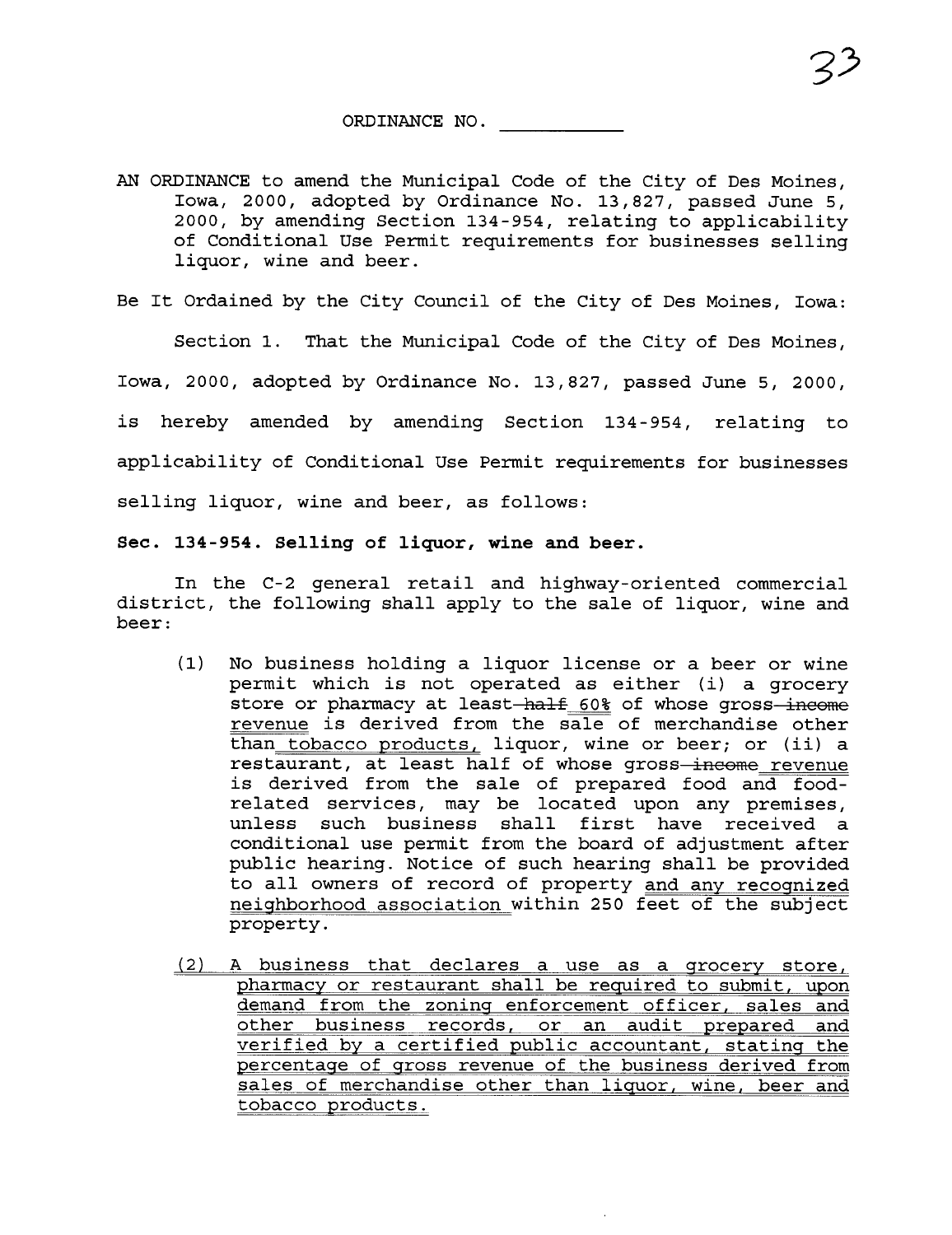- (3) All grocery stores and pharmacies which have not continuously held a liquor license or a beer or wine permit since December 31, 2010, shall comply with the requirements of subsection (1) above. Any grocery store or pharmacy which has continuously held a liquor license or a beer or wine permit since December 31, 2010 shall comply with subsection (1) above commencing on December 31, 2013, and prior to that date shall continue to be subject to the requirements of subsection (1) above as it existed on December 1, 2010.
- $(24)$  The board shall grant a conditional use permit to a business holding a liquor license or a beer or wine permit only where the business, when operated in conformance with such reasonable conditions as may be imposed by the board, satisfies the following criteria:
	- a. The proposed location, design, construction and operation of the particular use adequately safeguards the health, safety and general welfare of persons residing in the adjoining or surrounding residential area.
	- b. The business is sufficiently separated from the adjoining residential area by distance, landscaping, walls or structures to prevent any noise, vibration or light generated by the business from having a significant detrimental impact upon the adjoining residential uses.
	- c. The business will not unduly increase congestion on the streets in the adjoining residential area.
	- d. The operation of the business will not constitute a nuisance.
- $(35)$  Any conditional use permit so granted by the board shall be subject to the following general conditions, together with such additional special conditions as may be reasonably required by the board to ensure that the criteria in subsection (2) of this section are satisfied:
	- a. Any parking area provided for the use of customers of the business shall be illuminated at an<br>intensity of at least one footcandle of light on the parking surface at all times.
	- b. The business shall comply with article iv of chapter 42 of this Code pertaining to noisecontrol.